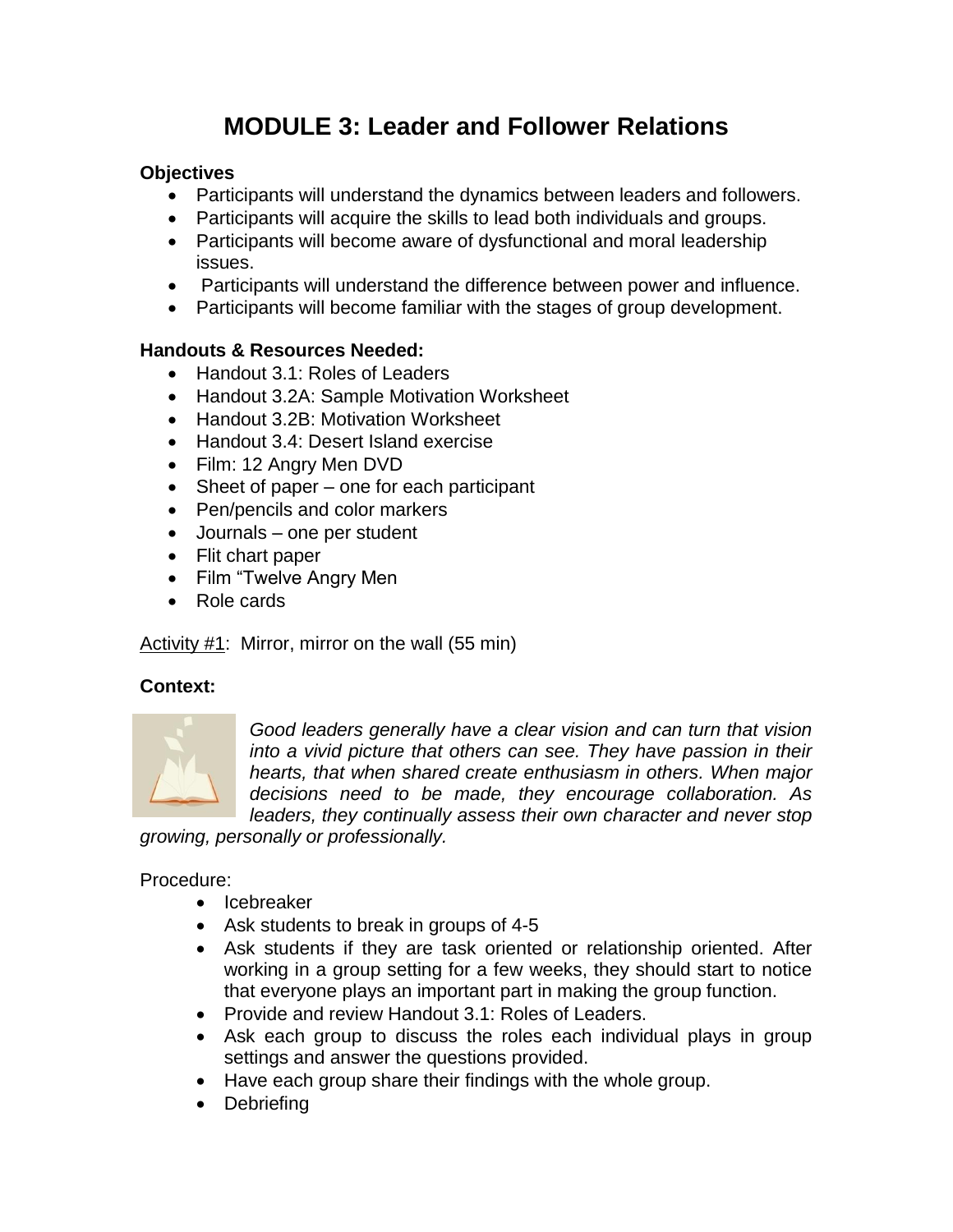Activity #2: What motivates others and me? (55 min)

## **Context:**



*Motivation is a topic of special interest to educators and CBOs, like ASPIRA because of the important role it plays in youth development and in learning. Motivation in education can have several effects on how students learn and their behavior towards academic life. It can also impact personal goals; lead to increased attention; increase* 

*persistence levels; and enhance cognitive understanding and performance.* 

## Procedure:

- Icebreaker
- Divide members into groups of 3-5 students. Give each group one or two pieces of paper, markers, one copy of the Handout 3.2A: Sample Motivation Worksheet, and enough copies of the blank Motivation Worksheet (Handout 3.2B).
- Discuss the concept of motivating factors. Give examples of motivating. factors, using the Sample Motivation Worksheet.
- Ask participants to explain their motivations for being in the Youth Leadership Development Program.
- Ask them to share their responses within their groups, using the round robin technique.
- Once this is done, ask the group to take 15 minutes to compare and contrast the motivations. Ask participants to identify a reporter for the group.
- Have one student from each group report on his/her group's motivations and summarize the discussion they had within the group.
- Debriefing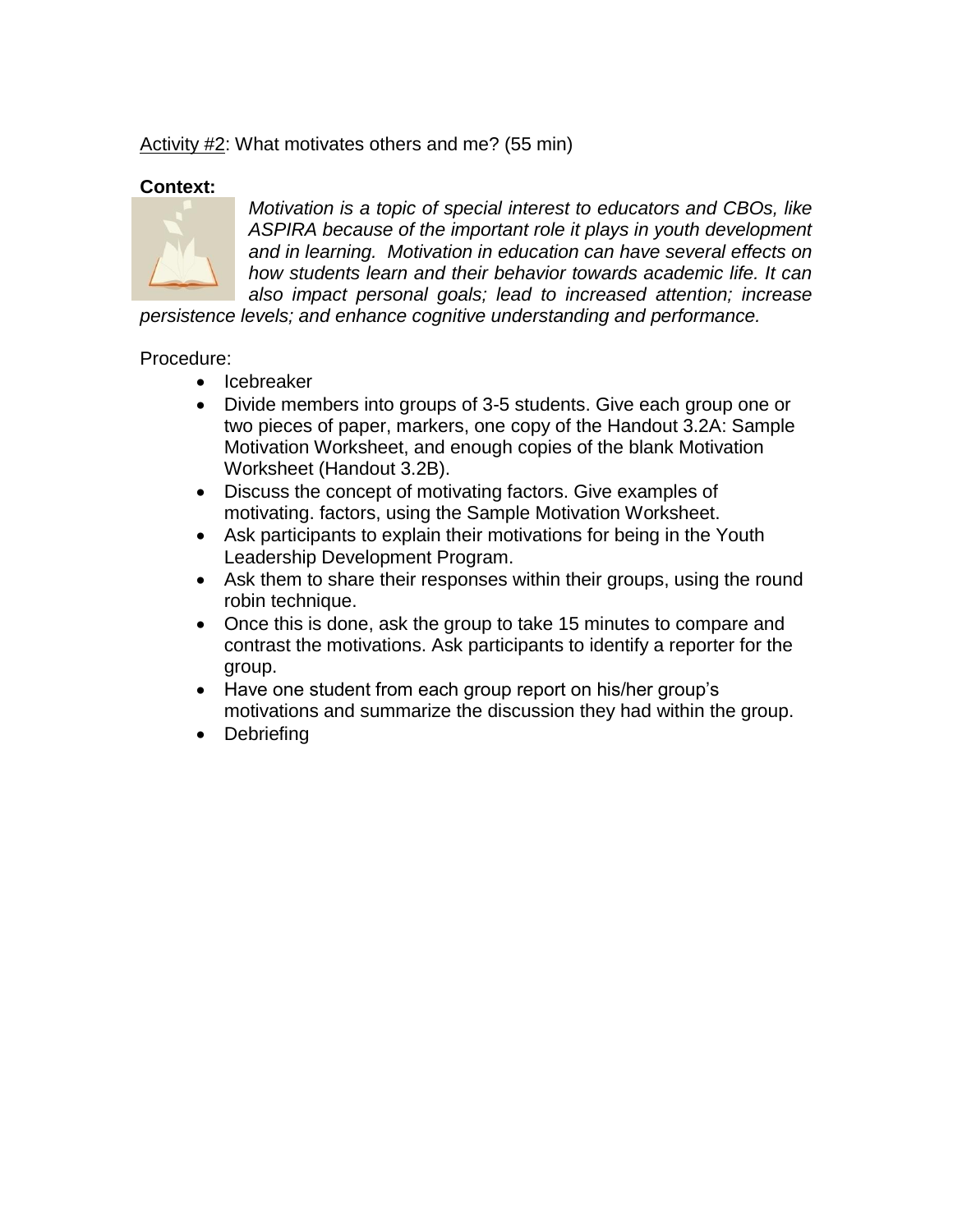## Activity #3: Group Dynamics (55 min)

## **Context:**



*Group Dynamics is the study of group behavior, especially the interactions that occur among persons in small groups involved with education, business or social activities. Group dynamics is concerned with the structure and functioning of groups and with the types of roles played by members. The study of group dynamics in ASPIRA's leadership development program is important in order to* 

*understand and facilitate this process so that Club members can have productive and beneficial meetings.* 

#### Procedure:

- Icebreaker
- Note: This activity requires renting a DVD and having the proper equipment.
- Ask participants to discuss group assignments on which they have worked in the past – the good and bad things!
- Divide the class into several groups of 4-5 individuals and give each group a "role card" – task, relationship, and dysfunctional.
- Each group should watch 12 Angry Men and list examples from the movie of their assigned role.
- Ask participants to discuss the roles the individuals played in the movie – putting character names on the board with roles and an example. As the movie progresses they will see that the characters may take on more than one role.
- Debriefing

Activity #4: Trapped on a Desert Island (55 min)

Procedure:

- Icebreaker
- The facilitator should read the introductions for the following exercise.
- Ask students to participate in the exercise "Trapped on a Desert Island" (Handout 3.4).
- After the five minutes has expired, have them form groups of five.
- Ask them to discuss and defend the choices they have made. Share with the other group members why they specifically chose those eight people.
- After 10-15 minutes, discuss the group experience with the class.
- Debriefing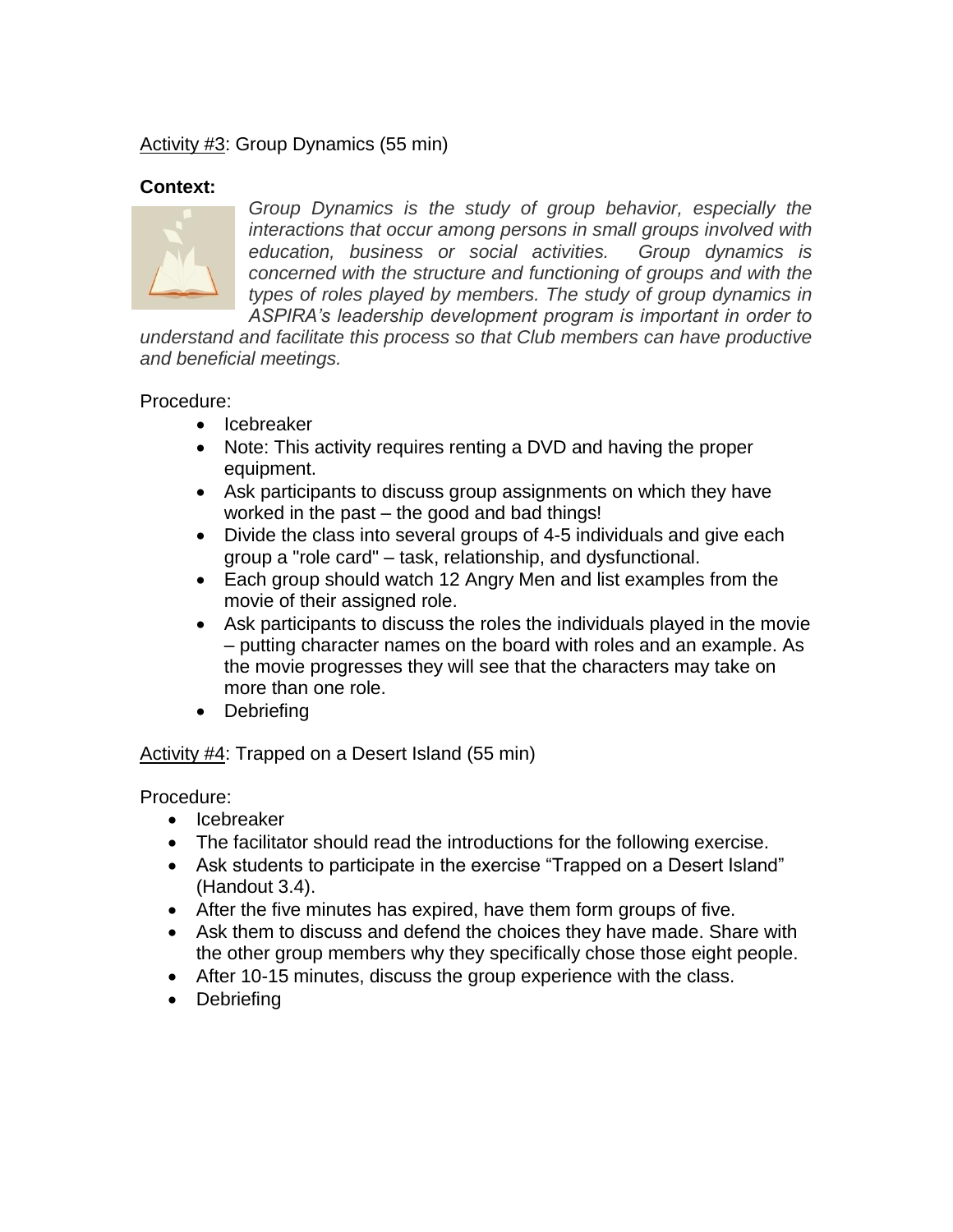## **Roles**

In every group the individual members take on certain formal and informal roles. Roles are defined as specialized positions within a group, which help to bring order to a group's existence. Individuals can take on more than one role in a group setting which makes the study of group dynamics even more interesting. Roles also give individual members of a group their own identity within the respective group. There are three types of roles of which a group member may assume: task oriented roles, relationship oriented roles, and dysfunctional roles. A group could not function without the presence of roles.

## **Task Roles**

Those who adopt task roles are more likely to be concerned with the goal of the Group rather than with the other members. These roles are found within groups with time constraints and a sense of urgency to accomplish the task. Task oriented roles are more formal and business-like since those who occupy them focus their energy on one thing successfully achieving a goal.

## **Relationship Roles**

Relationship roles are a vital component to group dynamics. If members of a group cannot build working relationships with one another, then it is impossible to join forces toward a common goal. Those who carry a relationship role are responsible for maintaining a high group morale which will ultimately motivate and encourage other members to achieve the goal.

#### **Dysfunctional Roles**

No group is perfect. Consequently, dysfunctional roles are usually present. Dysfunctional roles prevent group cohesion and, therefore, prevent the completion of the task.

Members who exhibit dysfunctional roles may seriously affect the outcome of the group's productivity as their attitudes become obstacles to success. Dominating, blocking, and attacking are the most dangerous roles to be present within a group. However, distracting others does not always have such serious implications, since comic relief is sometimes needed in group situations.

Discussion questions:

- o What are task-oriented roles?
- o What are relationship roles?
- o Describe dysfunctional roles?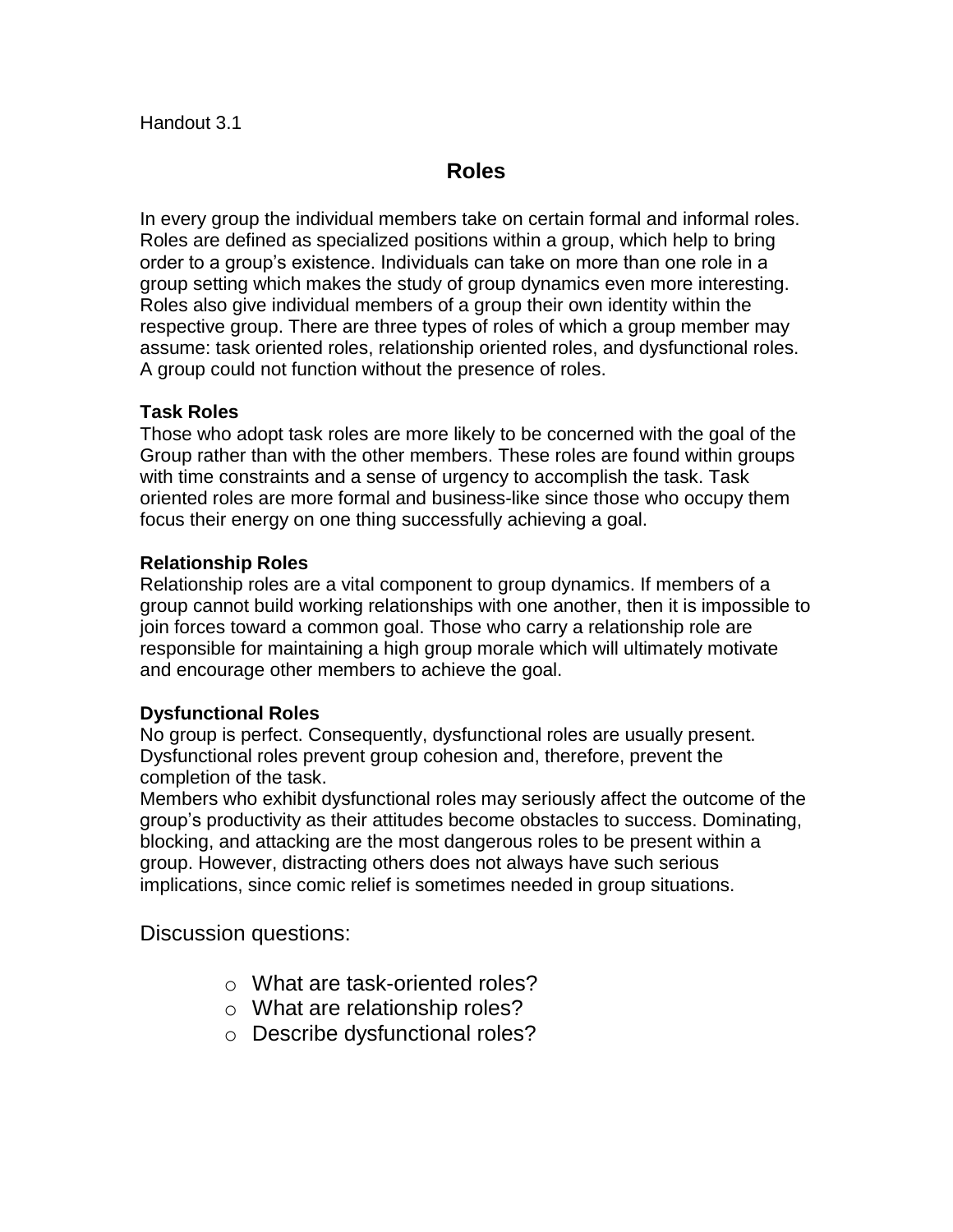## **Handout 3.2A**

## **Sample Motivation Worksheet**

| Column 1<br><b>My Motivation for</b><br>joining<br>the YLDP: | Column 2<br>Now that I'm on the<br>team,<br>other motivating<br>factors: | Column 3<br>Does not motivate me       |
|--------------------------------------------------------------|--------------------------------------------------------------------------|----------------------------------------|
| Making contacts                                              | Receiving leadership<br>training                                         | Community or public<br>Visibility      |
| Desire for new<br>experiences                                | Working as a member of<br>a<br>team towards a common<br>goal             | Freedom in doing my<br>work            |
| A feeling of personal<br>accomplishment                      | Developing new skills                                                    | <b>Physical learning</b><br>conditions |
| Opportunity to develop<br>marketable leadership<br>skills    | Opportunity for increased<br>responsibility                              | Doing extra work                       |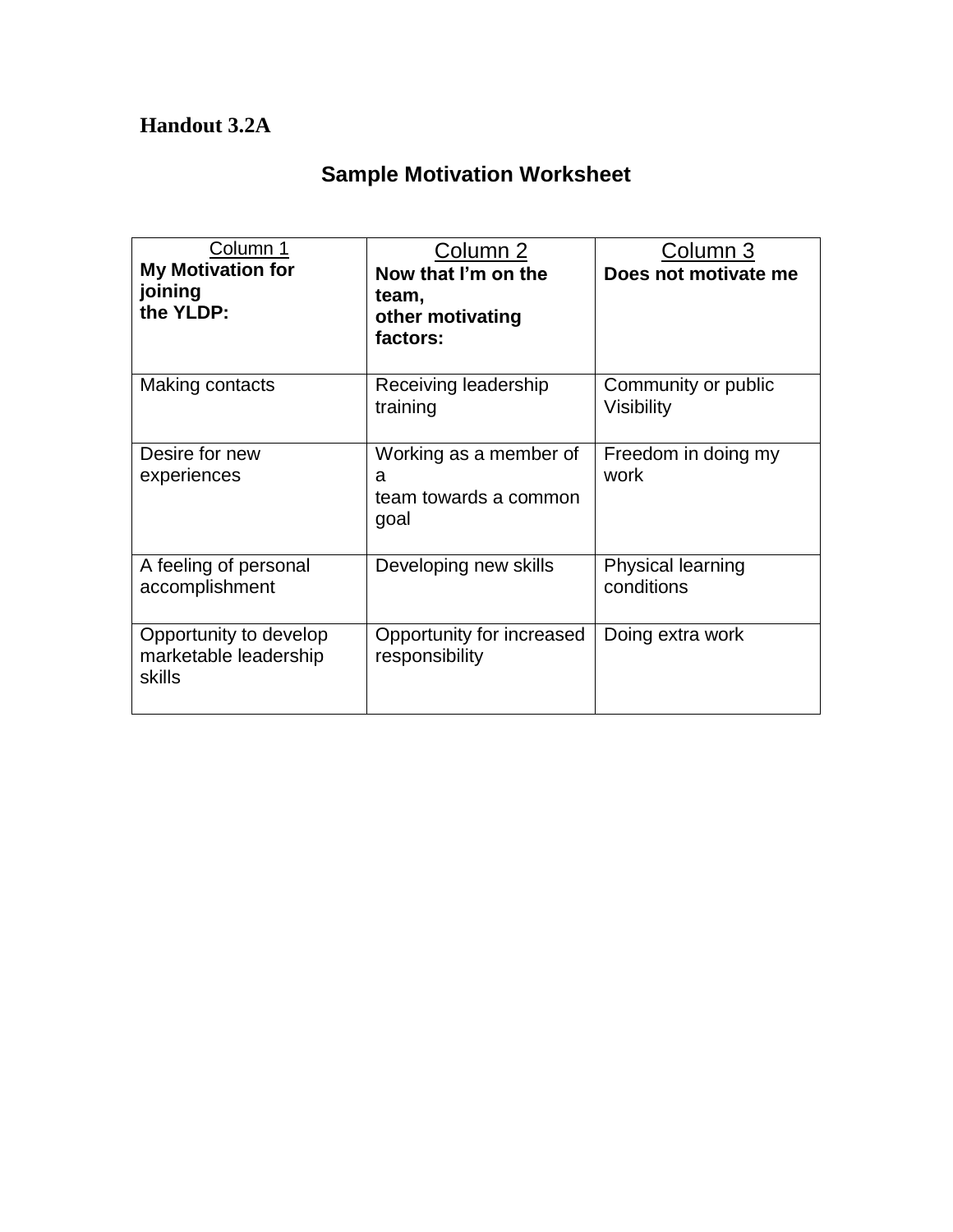Handout 3.2B

# **Motivation Worksheet**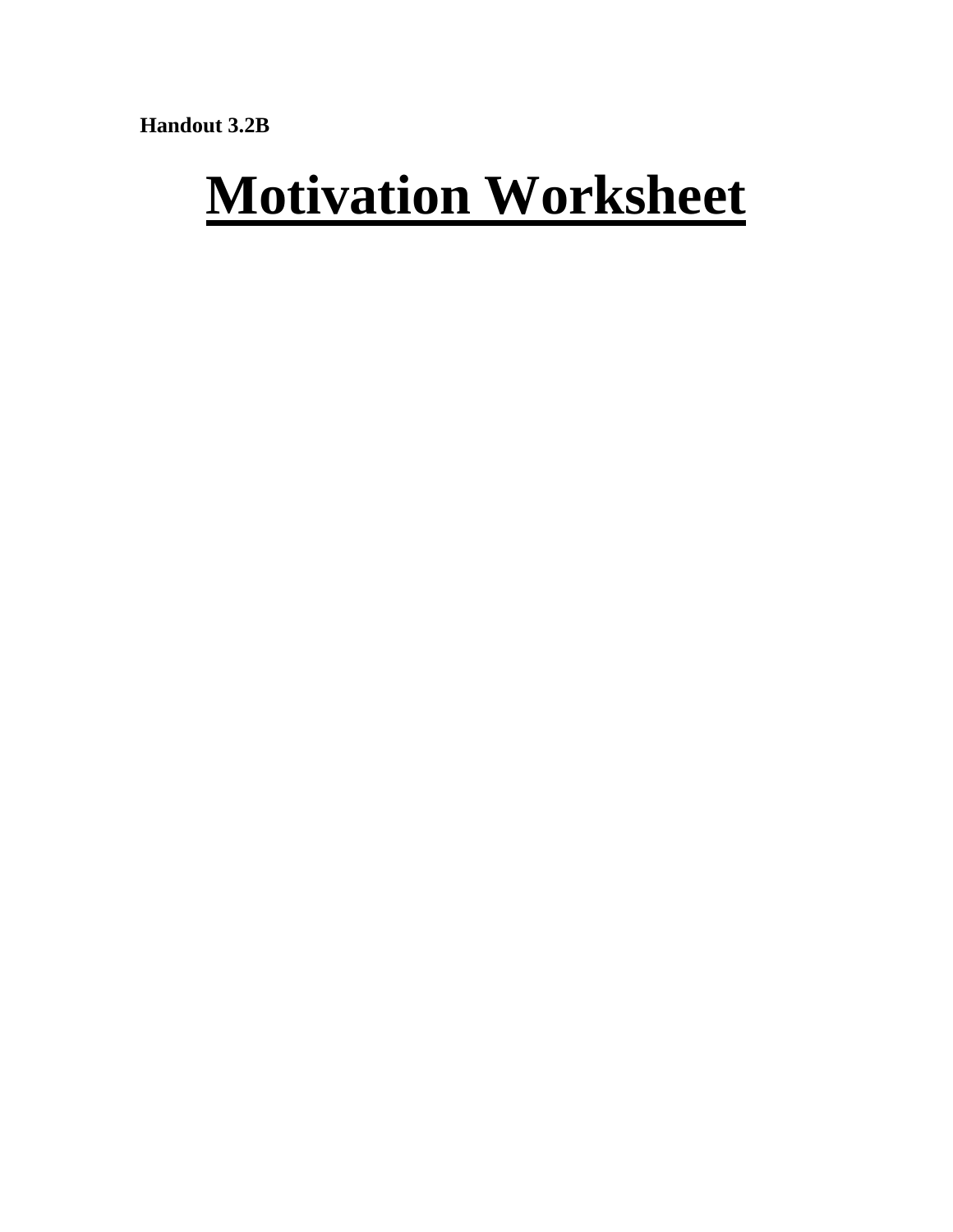## **Handout 3.4**

## **TRAPPED ON A DESERT ISLAND EXERCISE**

A cruise ship traveling in the remote waters of the Caribbean has encountered a horrible storm, killing all but 14 of its passengers. The only survivors swam to a nearby deserted island that contains no fresh water or food source. Luckily, a helicopter has spotted the group and is coming to rescue them. However, the helicopter can only fit 8 people. There is no equipment available to radio for more help, and anyone left behind will die of dehydration before more help has time to arrive. You must decide in five minutes who will be saved and who will die. If you cannot make the decision, you will ensure everyone's death. Who will you save?

## **Survivors:**

María Sánchez (8): Puerto Rican. She is an eight-year-old girl from New Jersey. She is a very loveable girl whose parents love her very, very much. She was born with mild autism and will never develop her mind past that of a five-year-old.

Enrique Sánchez (40): Puerto Rican. He is the father of 8 year-old María. He is married to Natalia. He is a pro- baseball player and has a history of physical violence against Natalia. He loves his family and has been in therapy for 6 months to end his abusive record.

Natalia Sánchez (38): Puerto Rican. She is the mother of eight-year-old María and wife of Enrique. She is a stay-at-home mom and only graduated from high school. She loves her family very much.

Dr. Jamie Wisz (78): African American. She is a highly respected doctor who may be on the verge of discovering the cure for AIDS. All of her notes are in her head.

Charlie Smith (50): Caucasian. Charlie is a recovered drug addict. When he was younger he was known to be a "wild man". He is single and is very successful in his work with troubled teenagers who have drug and emotional problems. Bianca Jones (23): African American. She is a single, loving mother of three children at home, 2, 4, and 5. They all have different fathers and she is on welfare. She just started nursing school.

Brad Pittstone (24): Caucasian. He is a famous movie star who is very attractive. He has fans worldwide is about to start a new movie.